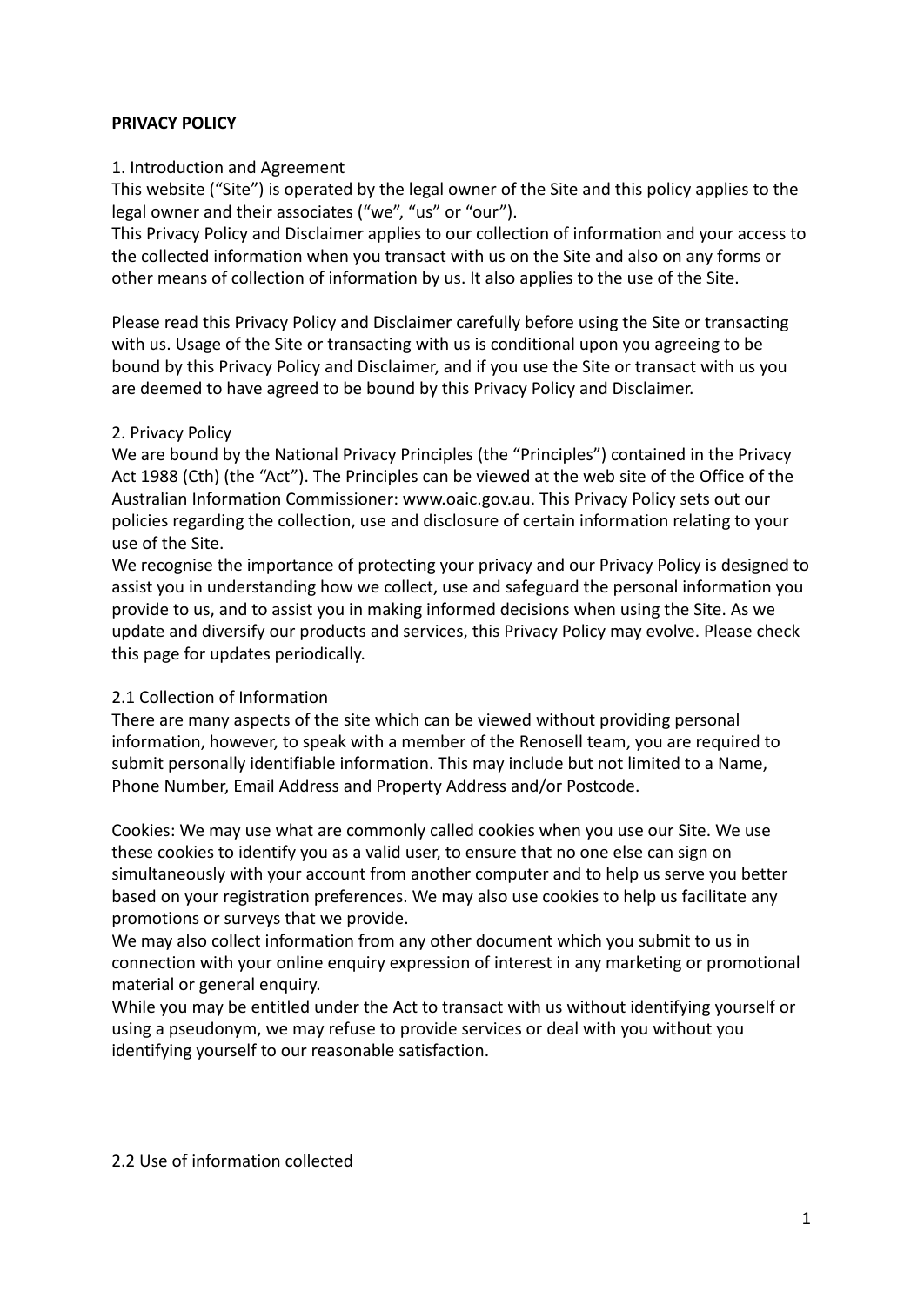For each visitor to reach the site, we expressively collect the following non-personally identifiable information, including but not limited to browser type, version and language, operating system, pages viewed while browsing the Site, page access times and referring website address. This collected information is used solely internally for the purpose of gauging visitor traffic, trends and delivering personalised content to you while you are at this Site.

We may use the information collected in order to keep you informed about our latest news, products and services, we may send e-mails and announcements to your personal email address that you provided to us while registering on our Site.

You may unsubscribe from such list by following the instructions contained in each email we send to you to unsubscribe from such e-mail list.

## 2.3 Disclosure of information collected

Disclosure to vendor: We may share your personal information with companies ("Vendors") acting as our authorised partners agents in providing our service (e.g. Software Developers or Printers, customer/support services) to you, all of which agree to use it only for such specified purposes. Each Vendor must agree to implement and maintain reasonable security procedures and practices appropriate to the nature of your information in order to protect your personal information from unauthorised access, destruction, use, modification or disclosure.

Legally compelled disclosure: We will also disclose your personal information when required to do so by law, for example, in response to a court order or a subpoena or other legal obligation, in response to a law enforcement agency's request, or in special cases when we have reason to believe that disclosing your personal information is necessary to identify, contact or bring legal action against someone who may be causing injury to or interference with (whether intentionally or unintentionally) our rights or property.

# 2.4 Consent to processing

By providing any personal information to us, you fully understand and consent to the collection, transfer and processing of such personal information to, and the collection and processing of such personal information. Your personal information will be stored and processed on our computers in Australia. We will use commercially reasonable efforts to hold and transmit your personal information in a safe, confidential and secure environment. If you object to your personal information being transferred or used in this manner please do not register with or use the Site.

#### 2.5 Security

Renosell regards the security of your personal information as a priority and takes a number of precautions to protect your personal information from loss, misuse, unauthorised access, modification or disclosure. This includes the use of encrypted links and Secure Sockets Layer (SSL) encryption.

We remind you, however, that the Internet is not a secure environment and although all care is taken, we cannot guarantee the security of information you provide to us via electronic means.